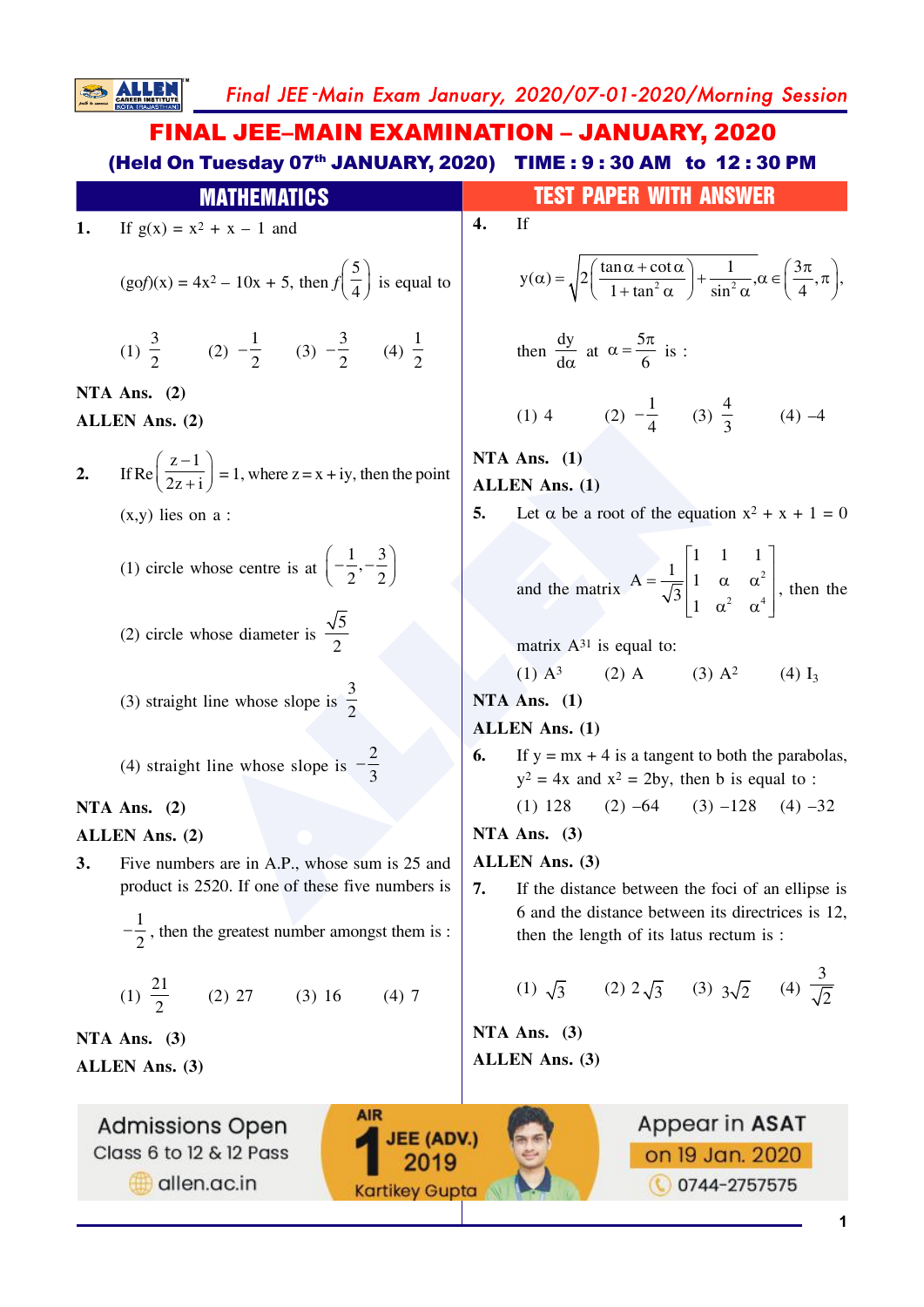## Final JEE-Main Exam January, 2020/07-01-2020/Morning Session

 $\mathbf{8}$ . An unbiased coin is tossed 5 times. Suppose that a variable X is assigned the value k when k consecutive heads are obtained for  $k = 3, 4$ , 5 otherwise X takes the value  $-1$ . Then the expected value of X, is:

(1) 
$$
\frac{3}{16}
$$
 (2)  $-\frac{3}{16}$  (3)  $\frac{1}{8}$  (4)  $-\frac{1}{8}$ 

#### NTA Ans.  $(3)$

#### **ALLEN Ans. (3)**

 $9<sub>1</sub>$ The area of the region, enclosed by the circle  $x^{2} + y^{2} = 2$  which is not common to the region bounded by the parabola  $y^2 = x$  and the straight line  $y = x$ , is :

(1) 
$$
\frac{1}{3}(12\pi - 1)
$$
 (2)  $\frac{1}{6}(12\pi - 1)$   
(3)  $\frac{1}{6}(24\pi - 1)$  (4)  $\frac{1}{3}(6\pi - 1)$ 

NTA Ans.  $(2)$ 

ALLEN Ans. (2)

**10.** Let 
$$
x^k + y^k = a^k
$$
,  $(a, K > 0)$  and  $\frac{dy}{dx} + \left(\frac{y}{x}\right)^{\frac{1}{3}} = 0$ ,

then  $k$  is :

(1) 
$$
\frac{3}{2}
$$
 (2)  $\frac{1}{3}$  (3)  $\frac{2}{3}$  (4)  $\frac{4}{3}$ 

NTA Ans.  $(3)$ 

**ALLEN** Ans. (3)

11. If  $y = y(x)$  is the solution of the differential

> equation,  $e^y \left( \frac{dy}{dx} - 1 \right) = e^x$  such that  $y(0) = 0$ , then  $y(1)$  is equal to :  $(1)$  2 +  $\log_e 2$  $(2)$  2e  $(3) \log_e 2$  $(4)$  1 +  $log_e 2$

> > **AIR**

**JEE (Main)** 

2019

**Kevin Martin** 

NTA Ans.  $(4)$ 

**ALLEN Ans. (4)** 

**Admissions Open** 

Class 6 to 12 & 12 Pass

dlen.ac.in

 $12.$ Total number of 6-digit numbers in which only and all the five digits  $1, 3, 5, 7$  and  $9$  appear, is:

**ALLE** 

(1) 
$$
\frac{5}{2}(6!)
$$
 (2) 5<sup>6</sup> (3)  $\frac{1}{2}(6!)$  (4) 6!

NTA Ans.  $(1)$ 

#### **ALLEN** Ans. (1)

- Let P be a plane passing through the points 13.  $(2, 1, 0)$ ,  $(4, 1, 1)$  and  $(5, 0, 1)$  and R be any point  $(2, 1, 6)$ . Then the image of R in the plane P is:  $(1)$   $(6, 5, -2)$  $(2)$   $(4, 3, 2)$ 
	- $(3)$   $(3, 4, -2)$  $(4)$   $(6, 5, 2)$

NTA Ans.  $(1)$ 

## **ALLEN Ans.** (1)

- A vector  $\vec{a} = \alpha \hat{i} + 2 \hat{j} + \beta \hat{k} (\alpha, \beta \in R)$  lies in the 14. plane of the vectros  $\vec{b} = \hat{i} + \hat{j}$  and  $\vec{c} = \hat{i} - \hat{j} + 4\hat{k}$ . If  $\vec{a}$  bisects the angle between  $\vec{b}$  and  $\vec{c}$ , then:
	- (1)  $\hat{a} \cdot \hat{i} + 1 = 0$  $(2)$   $\vec{a} \cdot \hat{i} + 3 = 0$

(3) 
$$
\vec{a} \cdot \hat{k} + 4 = 0
$$
 (4)  $\vec{a} \cdot \hat{k} + 2 = 0$ 

NTA Ans.  $(4)$ 

## **ALLEN Ans. (BONUS)**

 $15.$ If  $f(a + b + 1 - x) = f(x)$ , for all x, where a and b are fixed positive real numbers, then

$$
\frac{1}{a+b} \int_{a}^{b} x(f(x) + f(x+1))dx \text{ is equal to :}
$$
  
(1) 
$$
\int_{a+1}^{b+1} f(x)dx
$$
 (2) 
$$
\int_{a+1}^{b+1} f(x+1)dx
$$
  
(3) 
$$
\int_{a-1}^{b-1} f(x+1)dx
$$
 (4) 
$$
\int_{a-1}^{b-1} f(x)dx
$$

NTA Ans.  $(1)$ ALLEN Ans. (1 OR 3)